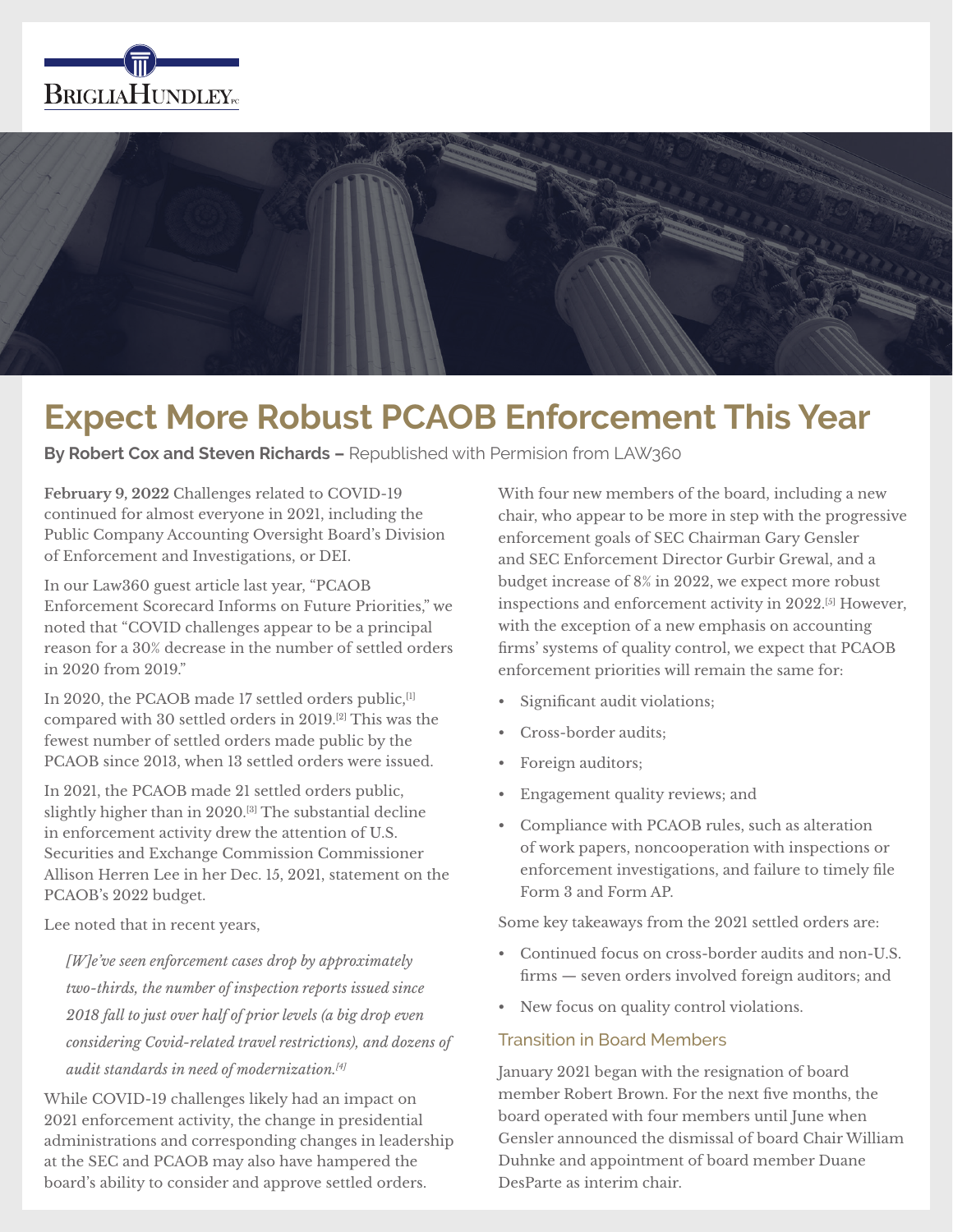

In late August, remaining board members Rebekah Goshorn Jurata and Megan Zietsman jointly announced they would resign by Oct. 1. For several weeks, the board operated with one board member until the Nov. 9, 2021, swearing-in of Christina Ho and Nov. 18, 2021, swearingin of former SEC Commissioner Kara Stein. In January 2022, the new board Chair Erica Williams and board member Anthony Thompson were sworn in to bring the board to full capacity.

## 2021: By the Numbers

The challenges present in 2021 are partially reflected in the relatively similar number of settled orders in 2021 from 2020. In 2021, the PCAOB made 21 settled orders public, compared with 17 settled orders in 2020. This was slightly higher than 2020, when the fewest number of settled orders were made public by the PCAOB since 2013, when 13 settled orders were issued.

The chart below illustrates the categories of settled orders and bar terminations in 2020 and 2021. For simplicity's sake, we have used the following categories: audit failures, independence, noncooperation, form filing and terminations of bars.



*Note: Settled orders may be classified in more than one category.* 

Many of the 21 orders involved long-standing enforcement priorities, including significant audit violations, cross-border audits, foreign auditors, engagement quality reviews, and compliance with PCAOB rules such as noncooperation with board inspectors and Form AP, Auditor Reporting of Certain Audit Participants.

However, 2021 revealed a new enforcement focus on the audit firm's compliance with the board's quality control standards. In fact, three of the most significant orders of 2021 in terms of the amount of the civil money penalty — KPMG Australia, Deloitte Canada and Haskell & White LLP — all involved firms' violation of PCAOB quality control standards.[6]

The following are a few key takeaways we believe are worth mentioning.

# **Quality Control**

Quality control is a new enforcement priority. PCAOB quality control standards require a registered firm have a system of quality control, including policies and procedures that provide reasonable assurance that the work performed by engagement personnel meets applicable professional standards, regulatory requirements and the firm's standards of quality.

PCAOB inspectors have been increasingly focused on accounting firm's quality control systems, and 2021 saw a substantial increase in enforcement in this area.

In 2021, the board sanctioned several accounting firms, mostly foreign firms, for quality control violations. Two of the firms, Haskell & White and Deloitte Canada, were sanctioned for quality control violations related to the preparation of audit documentation and timely archiving of that documentation.

In an order involving the imposition of the largest civil money penalty of the year, \$450,000, the board sanctioned KPMG's Australian affiliate for failing to establish appropriate quality control policies and procedures for administering and monitoring training tests.[7] The quality control failures prevented KPMG Australia from identifying that more than 1,100 personnel, including more than 250 of its auditors, were involved in improper answer sharing in connection with tests for mandatory training courses.

One required element of a quality control system is monitoring. In 2021, several orders involved firms e.g., Deloitte Canada, WDM Chartered Professional Accountants, Haskell & White — who were aware of deficiencies in their quality control systems monitoring procedures and failed to make changes to improve their systems of quality control.

In the second-largest order by civil money penalty, \$350,000, the board sanctioned Deloitte's Canadian affiliate for failing to monitor and take sufficient steps to address a risk that firm personnel could override a new electronic work paper system to backdate work paper signoffs.

Over a 16-month period, Deloitte Canada's personnel overrode the system and backdated their work paper signoffs in at least six issuer audits and two quarterly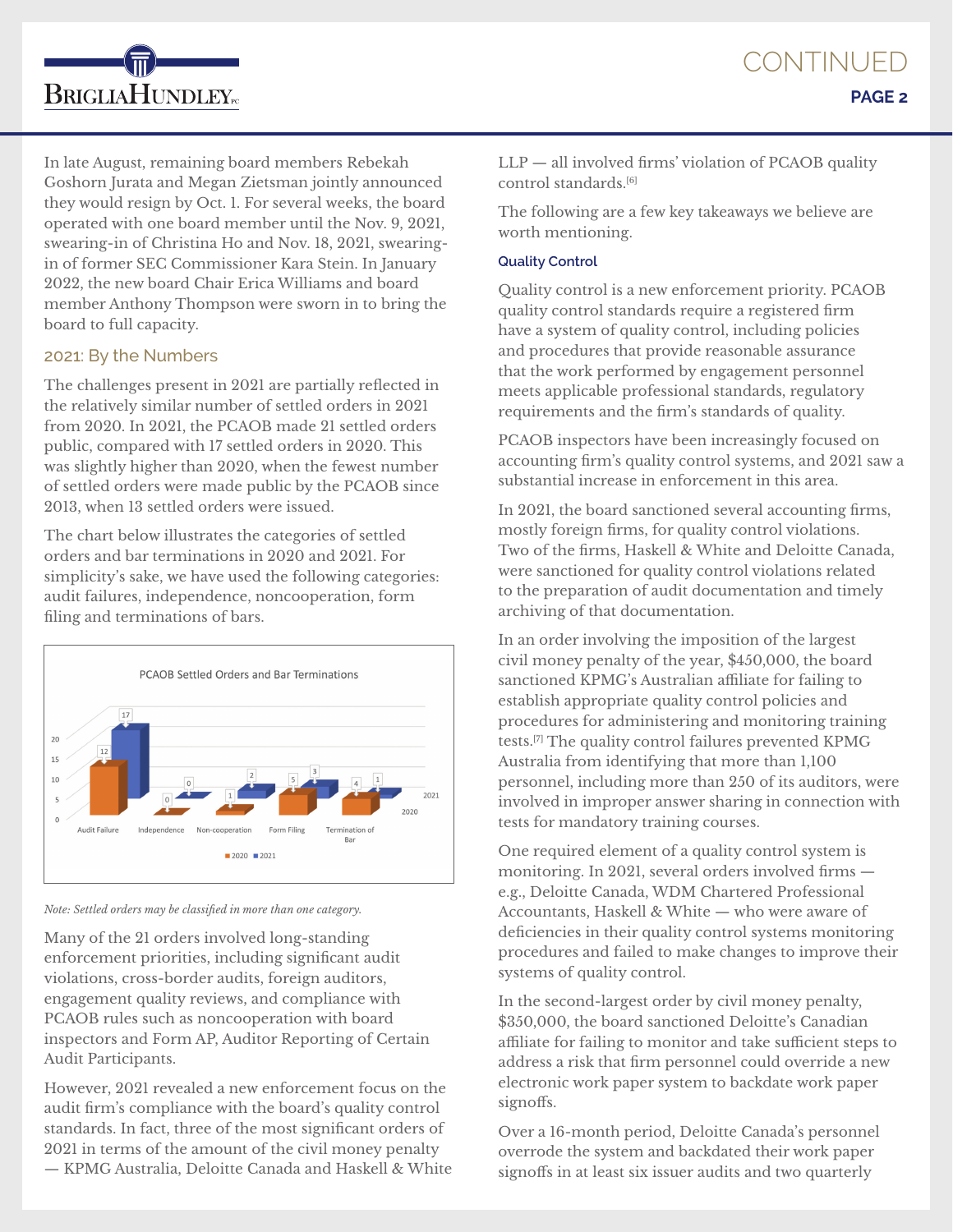

reviews. In another order, the board sanctioned WDM, a Canadian firm, and the managing partner, Mike Kao, for failing to use an audit methodology designed to comply with PCAOB standards and rules, provide technical training, and perform internal monitoring procedures.[8]

In a matter involving a firm's disregard of the finding of its own internal inspections, the board sanctioned Haskell for failing to timely make changes or improve compliance with its system of quality control.[9] Annually, Haskell's quality control personnel performed internal inspections of Haskell's audit practice. Over a fouryear period, Haskell's internal inspections identified numerous instances where engagement teams did not timely archive audit work papers as required by AS 1215.

These findings were reported to Haskell's entire audit department and all principal and partners, including the managing partner. Despite its awareness of these significant problems, Haskell failed to adequately monitor compliance with its quality control policies and procedures and failed to timely make changes or improve compliance with those procedures and policies.

#### **Objectivity and EQRs**

As in 2020, the board continued to expand its sanctioning of engagement quality reviewers, or EQRs. Initially, the board issued sanctions in instances where an engagement quality review was not performed. More recently, sanctions have included situations where the engagement quality reviewer failed to use due professional care when conducting their review, particularly while reviewing the engagement team's significant judgments.

In four orders, the board sanctioned engagement quality reviewers for failing to perform engagement quality reviews with due professional care.

In the issuer context, the board sanctioned an EQR, Donald R. Burke, for failing to comply with the applicable EQR standard — AS No. 7, Engagement Quality Review — for failing to exercise due professional care, including professional skepticism, because the EQR failed to properly evaluate the significant judgments made by the engagement team relating to engagement planning concerning revenue and the engagement teams' assessment of, and audit responses to, significant risks identified by the engagement team, including fraud risks.<sup>[10]</sup>

In another matter involving an issuer audit, the board sanctioned Stanley R. Langston for providing his concurring approval of issuance of Turner Stone & Company LLP's audit reports without performing the engagement quality reviews with due professional care by failing to properly evaluate the significant judgments made by the engagement teams with respect to unrecorded or undisclosed related party transactions that were identified as fraud risks.[11]

In the broker-dealer context, the board sanctioned two firms, Morey Nee Buck & Oswald LLC and Tamba S. Mayah CPA, for violations of AS 1220, Engagement Quality Review.[12]

### **Cross-Border Audits and Non-U.S. Firms**

The PCAOB continues to focus on non-U.S. firms. Seven of the orders involved foreign firms or individuals: five from Canada — Dale Matheson Carr-Hilton LaBonte LLP, Harbourside CPA LLP, WDM, Deloitte, and Morgan & Company LLP; one from Singapore — Tan Joon Wei, manager at KPMG's Singapore affiliate; and one from Australia — KPMG Australia.

Many of the orders involved firms' violations of PCAOB quality control standards. One of the orders involved a cross-border audit where Morgan & Company, a Canadian firm, used the work of a Mexican firm not registered with the PCAOB to support its opinion on an issuer's financial statements.[13]

The Mexican firm personnel were not trained in Canadian Auditing Standards or PCAOB standards, and in fact, performed its procedures in accordance with Mexican Auditing Standards.

## **Compliance With PCAOB Rules**

The PCAOB continues to focus on firms whose conduct undermines oversight. In 2020, the PCAOB issued multiple orders for firms that failed to timely file Form 3 in accordance with PCAOB Rule 2203, Special Reports.[14] In 2021, the board sanctioned three firms, Slack & Company LLC, Harbourside CPA LLP, and SS Accounting and Auditing Inc., for violating PCAOB Rule 3211, Auditor Reporting of Certain Audit Participants, by failing to timely file Form AP, Auditor Reporting of Certain Audit Participants.[15]

Form APs are due by the 35th date after the date the audit report is first included in a document filed with the SEC.

Consistent with past practice, the board issued an order sanctioning a manager at KPMG Singapore, Tan Joon Wei, in a cross-border audit for failing to cooperate with a board inspection by modifying four work papers to add descriptions of audit procedures that were included in binders provided to board inspectors and preparing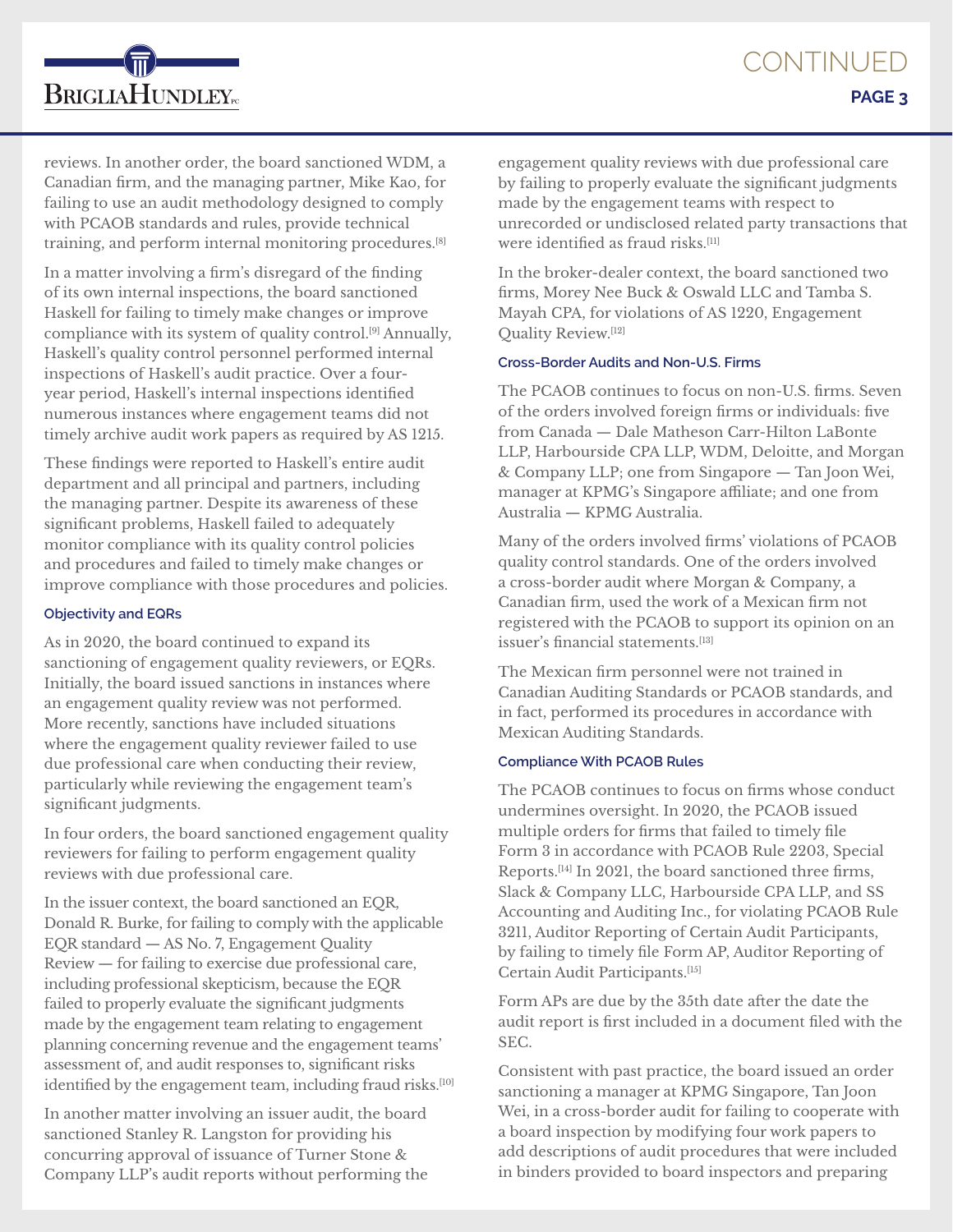a form that inspectors had asked the firm to complete in advance of fieldwork on behalf of the firm making a misleading statement to board inspectors that no changes had been made to the work papers.[16]

**BRIGLIAHUNDLEY**<sub>EC</sub>

We offer the following points for consideration as we move through 2022.

# Changing of the Guard Likely to Lead to a More Vigorous PCAOB Enforcement Program in 2022

DEI will continue its focus on significant audit failure cases, cross-border audits (international), and audit integrity (alteration and backdating of work papers) — all of which have been a focus for more than five years.

In addition, we expect that the board will continue to employ remedial measures such as the appointment of monitors, requiring firms to change quality control policies and procedures, and requiring firms to provide additional professional education and training to personnel.

# Sanction Structure

Typically, the board uses a combination of censures, bars, and monetary penalties as sanctions in its matters.

However, the board also employs the use of suspensions and limitations depending on the nature of the matter. In more recent years, however, the board seems to have an interest in flexing its sanctioning muscle by incorporating remedial measures including undertakings and use of independent consultants by firms.[17]



Given the expected uptick in enforcement activity in the coming year, it seems likely these additional measures will continue to be tools in the PCAOB's enforcement toolbox.

## Conclusion

Overall, in 2022, we expect more robust PCAOB enforcement efforts. DEI will continue to focus on significant audit failures, quality control, audit integrity and compliance.

In addition, DEI will continue to apply heightened scrutiny to non-U.S. firms, based on a belief that non-U.S. firms' systems of quality control and competence of their auditors are not at the same level as the U.S.-based firms.

Robert H. Cox is a partner at Briglia Hundley PC. He was previously an assistant director with PCAOB DEI.

Steven E. Richards is senior managing director at Ankura Consulting Group LLC. He previously served as special adviser to the PCAOB chairman, special adviser to the PCAOB DEI director, and assistant chief accountant in the SEC Division of Enforcement.

*The opinions expressed are those of the author(s) and do not necessarily reflect the views of the firm(s), its clients or Portfolio Media Inc., or any of its or their respective affiliates. This article is for general information purposes and is not intended to be and should not be taken as legal advice.*